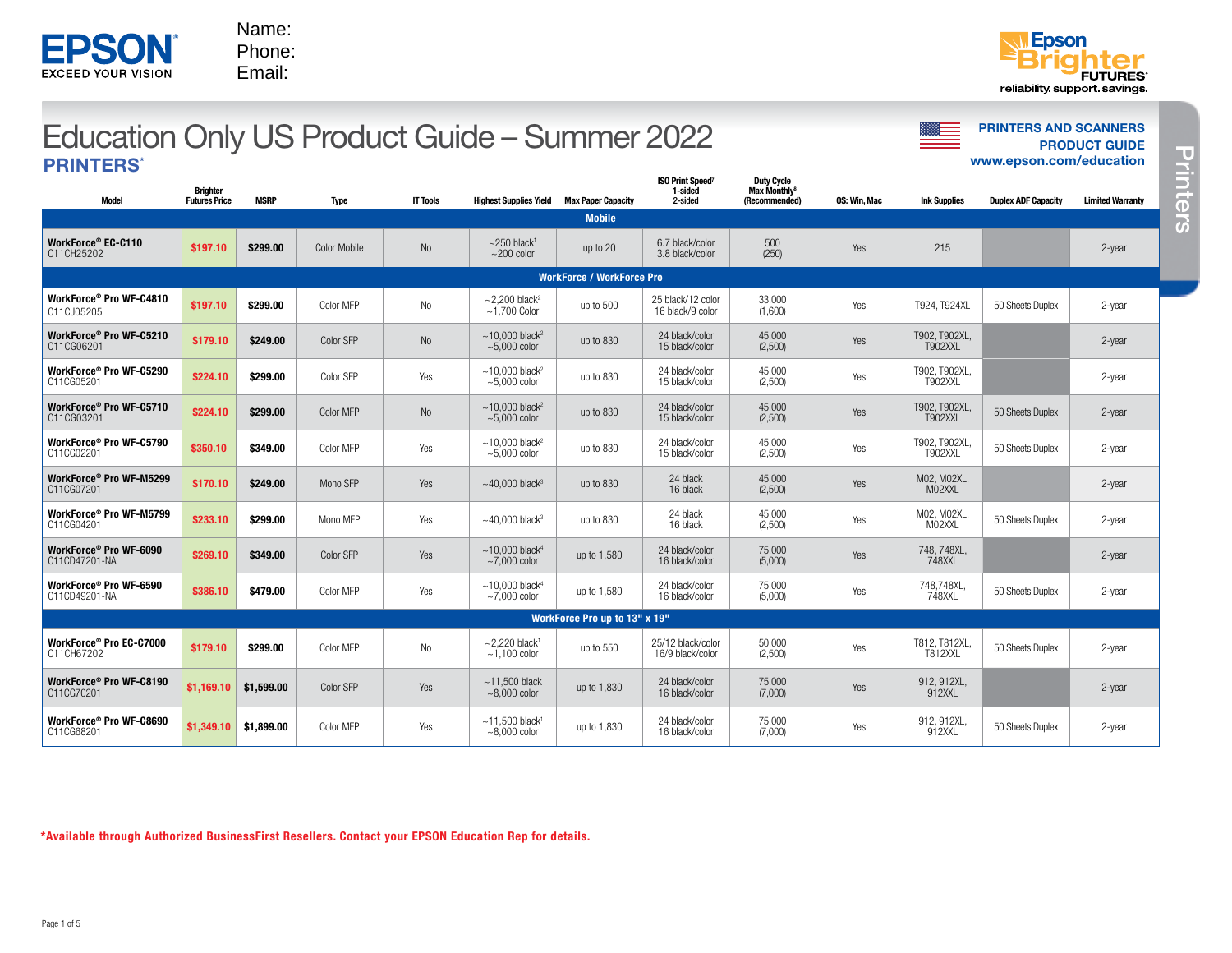## **PRINTERS AND SCANNERS PRINTERS AND SCANNERS PRINTERS AND SCANNERS** PRINTERS\*

| Model                                                 | <b>Brighter</b><br><b>Futures Price</b> | <b>MSRP</b>                | <b>Type</b> | <b>IT Tools</b> | <b>Included Ink Yield</b>                                | <b>Max Paper Capacity</b>              | <b>ISO Print Speed<sup>2</sup></b><br>1-sided<br>2-sided | <b>Duty Cycle</b><br>Max Monthly <sup>3</sup><br>(Recommended) | OS: Win. Mac | <b>Ink Supplies</b>      | <b>Duplex ADF Capacity</b> | <b>Limited Warranty</b> |
|-------------------------------------------------------|-----------------------------------------|----------------------------|-------------|-----------------|----------------------------------------------------------|----------------------------------------|----------------------------------------------------------|----------------------------------------------------------------|--------------|--------------------------|----------------------------|-------------------------|
|                                                       |                                         |                            |             |                 |                                                          | <b>Supertank</b>                       |                                                          |                                                                |              |                          |                            |                         |
| WorkForce® ST-C2100<br>C11CJ63203                     | \$224.10                                | \$299.00                   | Color MFP   | No              | $\sim$ 6,500 black <sup>5</sup><br>$\approx$ 5.200 color | up to 100                              | 10.5/5 black/color<br>6/4 black color                    | 3000<br>(600)                                                  | Yes          | 502                      |                            | $2$ -year               |
| WorkForce® ST-C4100<br>C11CJ60203                     | \$359.10                                | \$499.00                   | Color MFP   | No              | $~14,000$ black <sup>5</sup><br>$~11.200$ color          | up to 250                              | 15.5/8.5 black/color<br>6.5/4.5 black/color              | 5,000<br>(800)                                                 | Yes          | 502                      | 30 Sheets Duplex           | $2$ -year               |
| WorkForce® ST-M1000<br>C11CG94201                     | \$224.10                                | \$279.00                   | Mono SFP    | No              | $~11,000$ black <sup>6</sup>                             | up to 250                              | 20 black<br>9 black                                      | 5,000<br>(800)                                                 | Yes          | 532                      |                            | $2$ -year               |
| WorkForce® ST-M3000<br>C11CG93201                     | \$314.10                                | \$399.00                   | Mono MFP    | No              | $~11,000$ black <sup>6</sup>                             | up to 250                              | 20 black<br>9 black                                      | 5,000<br>(800)                                                 | Yes          | 532                      | 30 Sheets Duplex           | $2$ -year               |
| WorkForce® Pro WF-C5790<br>Supertank C11CG02201-LB    | \$755.10                                | \$899.00                   | Color MFP   | Yes             | $~20.000$ black <sup>2</sup><br>$~15,000$ color          | up to 830                              | 24 black/color<br>15 black/color                         | 45.000<br>(2,500)                                              | Yes          | T902, T902XL,<br>T902XXL | 50 Sheets Duplex           | $2$ -year               |
| WorkForce® Pro WF-M5799<br>Supertank C11CG04201-LB    | \$674.10                                | \$899.00                   | Mono SFP    | Yes             | $\sim$ 30.000 black <sup>3</sup>                         | up to 830                              | 24 black<br>16 black                                     | 45,000<br>(2,500)                                              | Yes          | M02, M02XL,<br>M02XXL    | 50 Sheets Duplex           | $2$ -year               |
|                                                       |                                         |                            |             |                 |                                                          | Supertank up to 13" x 19" <sup>9</sup> |                                                          |                                                                |              |                          |                            |                         |
| WorkForce® ST-C8000<br>C11CH71202                     | \$989.10                                | \$1.299.00                 | Color MFP   | No              | $~19,500$ black <sup>5</sup><br>$~14,800$ color          | up to 550                              | 25 black/color<br>21 black/color                         | 66,000<br>(3,300)                                              | Yes          | T <sub>542</sub>         | 50 Sheets Duplex           | $2$ -year               |
| WorkForce® ST-C8090<br>C11CH71203                     | \$1.124.10                              | \$1,499.00                 | Color MFP   | Yes             | $~19,500$ black <sup>5</sup><br>$~14.800$ color          | up to 550                              | 25 black/color<br>21 black/color                         | 66,000<br>(3,300)                                              | Yes          | T <sub>542</sub>         | 50 Sheets Duplex           | $2$ -year               |
|                                                       |                                         |                            |             |                 |                                                          | <b>WorkForce Pro HC</b>                |                                                          |                                                                |              |                          |                            |                         |
| WorkForce® Pro WF-C529R<br>C11CG79201 / C11CG79201-LS | <b>Call for</b><br>Price**              | <b>Call for</b><br>Price** | Color SFP   | Yes             | Initialization ink only<br>LS: 50K black, 20K color      | up to 1,330                            | 24/24 black/color<br>15/15 black/color                   | 45,000<br>(4,500)                                              | Χ            | T01C & T01D<br>Packs     |                            | 1-year                  |
| WorkForce® Pro WF-C579R<br>C11CG77201 / C11CG77201-LS | <b>Call for</b><br>Price**              | <b>Call for</b><br>Price** | Color MFP   | Yes             | Initialization ink only<br>LS: 50K black, 20K color      | up to 1,330                            | 24/24 black/color<br>15/15 black/color                   | 45.000<br>(4,500)                                              | X            | T01C & T01D<br>Packs     | 50 Sheets Duplex           | $1$ -year               |
| WorkForce® Pro WF-C878R<br>C11CH60201                 | <b>Call for</b><br>Price**              | <b>Call for</b><br>Price** | Color MFP   | Yes             | Initialization ink only                                  | up to 1,835                            | 25/24 black/color<br>15 black/color                      | 75.000<br>(10,000)                                             | Χ            | T05A, T05B               | 50 Sheets Duplex           | 1-year<br>parts only    |
| WorkForce® Pro WF-C879R<br>C11CH35201                 | <b>Call for</b><br>Price**              | <b>Call for</b><br>Price** | Color MFP   | Yes             | Initialization ink only                                  | up to 1,900                            | 26/25 black/color<br>15 black/color                      | 75,000<br>(10,000)                                             | X            | T05A, T05B               | 150 Sheets Duplex          | 1-year<br>parts only    |

\*Available through Authorized BusinessFirst Resellers. Contact your EPSON Education Rep for details. \*\*Additional reseller authorization required.



Name: Phone: Email:



[www.epson.com/education](http://www.epson.com/education)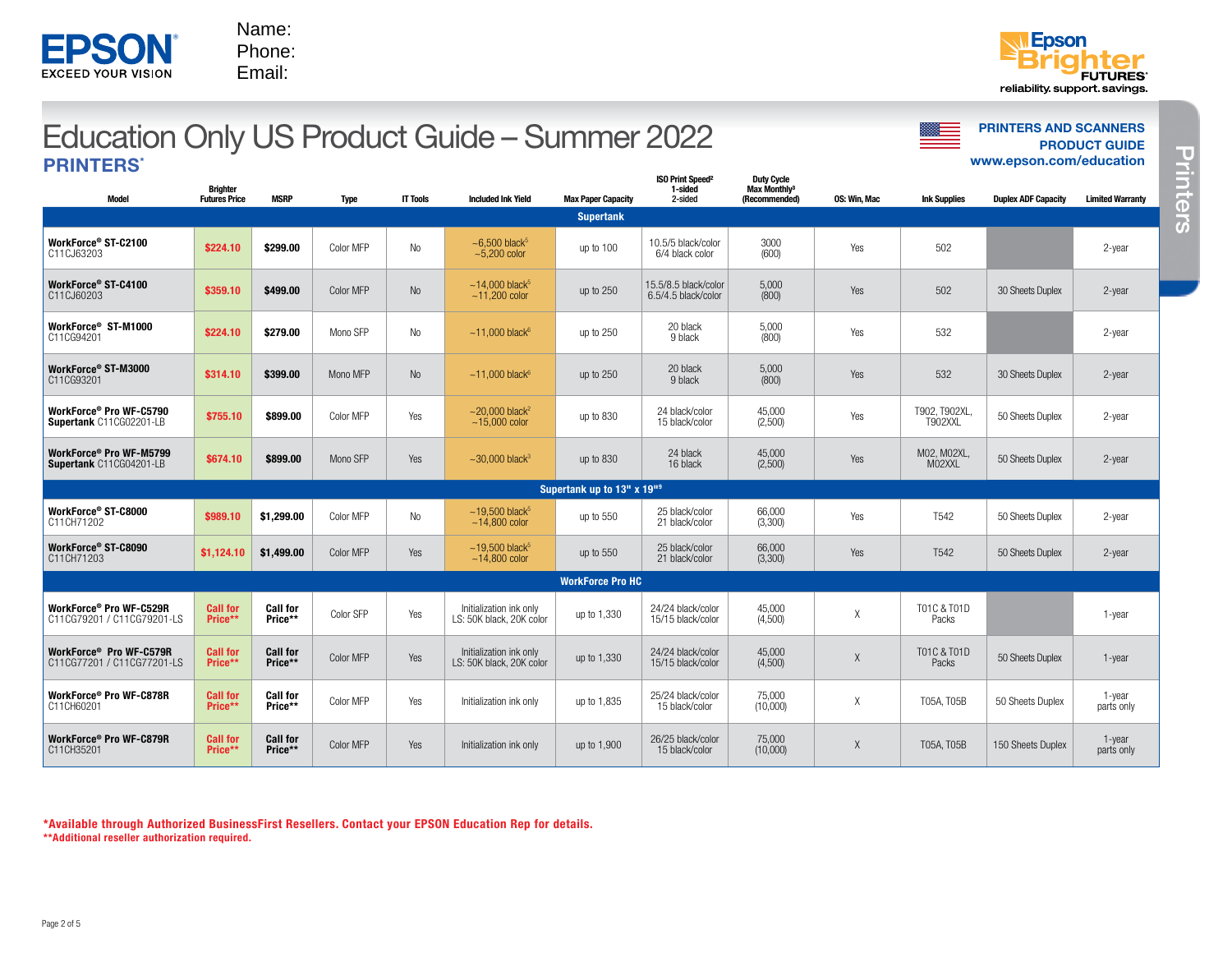

# **PRINTERS AND SCANNERS AND SCANNERS AND SCANNERS AND SCANNERS** PRINTERS\*

Name: Phone: Email:

[www.epson.com/education](http://www.epson.com/education)

Printer Extended Service Plans

**EXCEED YOUR VISION** 

Epson Printers offers a wide range of Extended Service Plans to best fit your needs, including Upgrade, Standard, and Premium options. Desktop printers can extend service up to 5 years of coverage, and WorkForce Pro HC models up to 4 years of coverage. Reach out to your Epson Representative for more information.

| <b>Printer Accessories</b> |                                                                                                                            |                     |  |  |  |  |  |  |  |
|----------------------------|----------------------------------------------------------------------------------------------------------------------------|---------------------|--|--|--|--|--|--|--|
| <b>Accessory</b>           | Applicable Model(s)                                                                                                        | <b>Product Code</b> |  |  |  |  |  |  |  |
| <b>Maintenance Box</b>     | EC-C110                                                                                                                    | T295000             |  |  |  |  |  |  |  |
| <b>External Battery</b>    | EC-C110                                                                                                                    | C12C934941          |  |  |  |  |  |  |  |
| <b>Maintenance Box</b>     | WF-C4810                                                                                                                   | T671500             |  |  |  |  |  |  |  |
| <b>Maintenance Box</b>     | WF-C5210, WF-C5290, WF-C5710, WF-C5790, WF-M5299, WF-M5799, WF-<br>C5790 Supertank, WF-M5799 Supertank, WF-C529R, WF-C579R | T671600             |  |  |  |  |  |  |  |
| 500-sheet Optional Tray    | WF-C5210, WF-C5290, WF-C5710, WF-C5790, WF-M5299, WF-M5799, WF-<br>C5790 Supertank, WF-M5799 Supertank, WF-C529R, WF-C579R | C12C932871          |  |  |  |  |  |  |  |
| <b>Maintenance Box</b>     | WF-6090, WF-6590                                                                                                           | T671200             |  |  |  |  |  |  |  |
| 500-sheet Optional Tray    | WF-6090, WF-6590                                                                                                           | C12C932011          |  |  |  |  |  |  |  |
| <b>Maintenance Box</b>     | EC-C7000                                                                                                                   | C12C934591          |  |  |  |  |  |  |  |
| <b>Maintenance Box</b>     | WF-C8190, WF-C8690, WF-C878R, WF-C879R                                                                                     | T671400             |  |  |  |  |  |  |  |
| 500-sheet Optional Tray    | WF-C8190, WF-C8690, WF-C878R, WF-C879R                                                                                     | C12C932611          |  |  |  |  |  |  |  |
| <b>Maintenance Box</b>     | ST-M1000, ST-M3000                                                                                                         | T04D100             |  |  |  |  |  |  |  |
| <b>Maintenance Box</b>     | ST-C8000                                                                                                                   | C12C934591          |  |  |  |  |  |  |  |

- 1 Replacement cartridge yields are based on ISO/IEC 24711 tests in Default Mode printing continuously. Cartridge yields vary considerably for reasons including images printed, print settings, temperature and humidity. Yiel predominantly with one ink color. All ink colors are used for printing and printer maintenance, and all colors have to be installed for printing. For print quality, part of the ink from the included cartridges is used for cartridges after the "replace cartridge" signal. For details, see www.epson.com/inkinfo
- 2 Replacement ink pack yields are estimated based on ISO/IEC 24711 test in Default Mode printing continuously. Ink pack yields vary considerably for reasons including images printed, print settings, temperature and humidit predominantly with one ink color. All ink colors are used for printing and printer maintenance, and all colors have to be installed for printing. For print quality, part of the ink from the included ink packs is used for p pack after the "replace ink pack" signal. For details, see www.epson.com/inkinfo
- <sup>3</sup> Ink pack yields are based on the ISO/IEC 24711 standard using the ISO/IEC 19752 pattern in Default Mode printing continuously. Ink pack yields vary considerably for reasons including images printed, print settings, tem be lower when printing infrequently. Ink is used for printing and printer maintenance. For print quality, part of the ink from the included ink packs is used for printer startup and a variable amount of ink remains in the www.epson.com/inkinfo | 4 With optional second paper tray. | 5 Wi-Fi CERTIFIED™; level of performance subject to the range of the router being used. Wi-Fi Direct may require printer software.
- 4 748XXL Black cartridge prints about 10,000 ISO pages. 748XXL color cartridges print about 7000 ISO pages on average. Replacement cartridge yields are based on ISO/IEC 24711 tests in Default Mode printing continuously. Ca including images printed, print settings, temperature and humidity. Yields may be lower when printing infrequently or predominantly with one ink color. All ink colors are used for printing and printer maintenance, and all part of the ink from the included cartridges is used for printer startup and a variable amount of ink remains in the cartridges after the "replace cartridge" signal. For details, see www.epson.com/cartridgeinfo
- <sup>5</sup> Part of the ink from the included bottles is used for initial setup; yields are lower than those of replacement ink bottles. Replacement and included ink bottle yields based on the ISO/IEC 24712 pattern with Epson's me reasons including images printed, print settings, temperature and humidity. Yields may be lower when printing infrequently or predominantly with one ink color. All ink colors are used for printing and printer maintenance, information, visit www.epson.com/inkinfo
- <sup>6</sup> Part of the ink from the included bottle is used for initial setup; yields are lower than those of replacement ink bottles. Included and replacement ink bottle yields visual on the ISO/IEC 19752 pattern with Epson's me reasons including images printed, print settings, temperature and humidity. Ink is used for printing and printer maintenance, and the ink must be available for printing. For more information, visit www.epson.com/inkinfo
- <sup>7</sup> Black and color print speeds are measured in accordance with ISO/IEC 24734. Actual print times will vary based on system configuration, software, and page complexity. For more information, visit www.epson.com/printspeed.
- <sup>8</sup> Maximum monthly duty cycle is the highest duty a user could expect in a month, based on near-constant operation of a device of this kind. It is not recommended that the device be run at this duty. For best device perfo
- Promo valid for ST-2000, ST-3000, ST-4000, ST-M1000, ST-M3000, ST-C8000, WF-C5790 Supertank (C11CG02201-LB), and WF-M5799 Supertank (C11CG02201-LB) printers through authorized Epson resellers only from 10/1/19 to 06/30/21. before 07/31/21. Limit 8 additional bottles of 502 inks, 542 inks or 902 packs per printer. Max 8 claims per printer. Each claim cannot contain multiple bottles of the same color. Limit 2 additional bottles of 532 inks or Based on average monthly document print volumes of about 150 pages (ST-2000), 300 pages (ST-2000), 300 pages (ST-3000/ST-4000/ STM1000/ STM3000/ST-C8000), 500 pages (WF-C5790 Supertank) and 750 pages (WF-M5799). Promo appl ltd warranty. For promo participation you must register your product.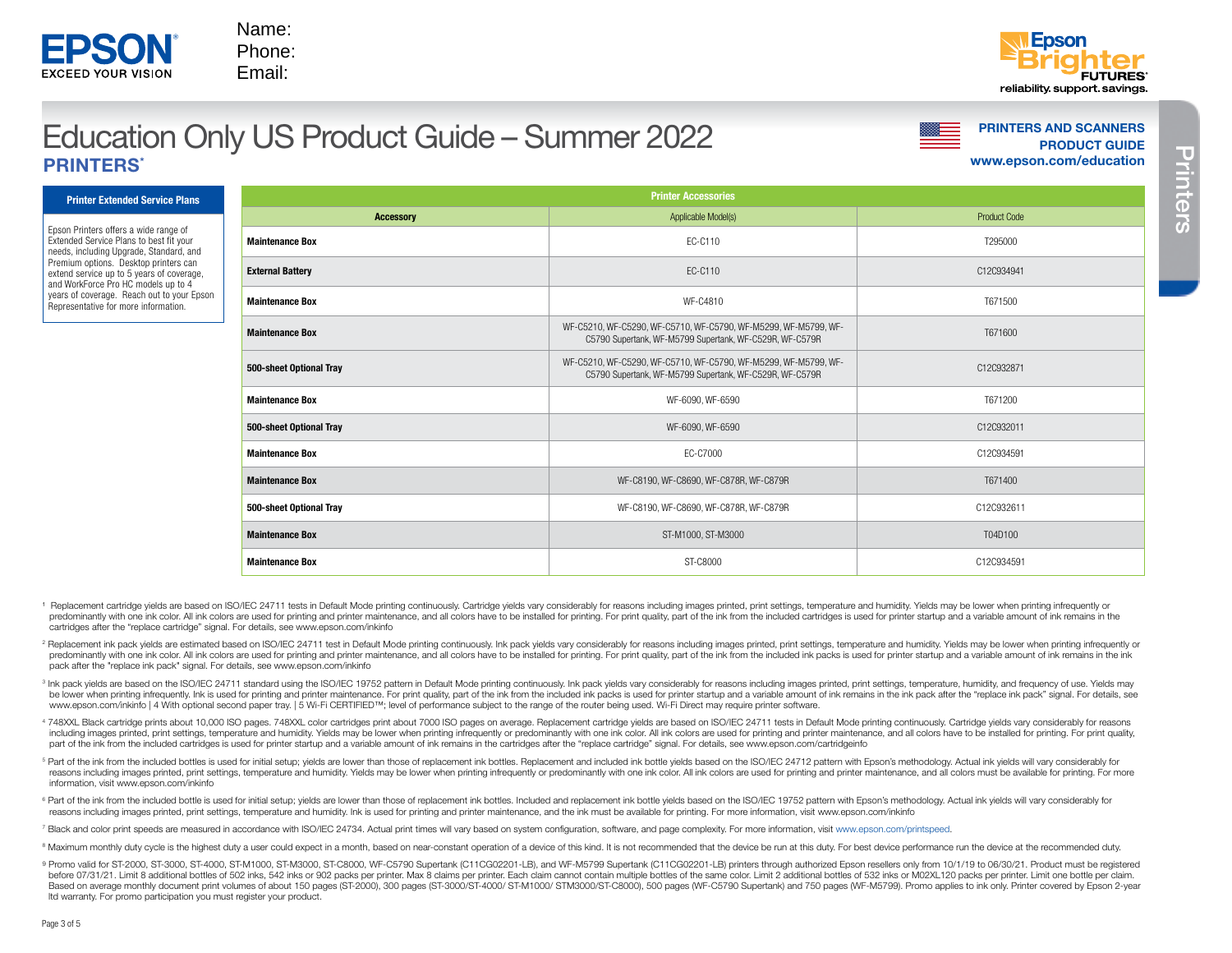| <b>EXCEED YOUR VISION</b> |  |
|---------------------------|--|

Phone: Email:



#### Optional 600 [www.epson.com/education](http://www.epson.com/education) **PRINTERS AND SCANNERS PRINTERS AND SCANNERS SCANNERS** Model **Brighter** Futures Price MAP/UP Mobile ADF Sheet Fed Simplex/Duplex Scan Speeds **TWAIN**<br>Driver ISIS Driver Flatbed Scanto-Cloud Software Film Flexible **Feeding** Digital ICE for Prints/ Film Dual Lens<br>System **Fluid Mount** Large<br>Format **Network** Optical Resolution (dpi) Mobile Scanners **DS-70**<br>B11B252202 B11B252202 \$107.00 \$119.00 X X 10ppm X <sup>X</sup> <sup>600</sup> **DS-80W**<br>B11B253202 **b.**<br>B11B253202 |\$170.00 \$189.00 X X X 1 15ppm X 15ppm X X X 1 15ppm X 1 X 1 15ppm X 15ppm X 1 X 15ppm X X 1 X 1 DS-320 **b3-320**<br>B11B243201 **\$242.00 \$269.00** X X 25ppm/50ipm X X X X X X 600 x 600 x 600 Desktop/Workgroup Scanners **DS-410**<br>B11B249201 <del>DS 41</del>0 \$314.00 \$349.00 X X X 26ppm/52ipm X X X X X X X X X X X X X X X X 600 x 1612-49201 **DS-530 II**<br>B11B261202 B11B261202 \$332.00 \$369.00 X X 35ppm/70ipm X X With Dock\* and Flatbed Scanner  $\mathsf{X}$  and  $\mathsf{X}$  and  $\mathsf{X}$  and  $\mathsf{X}$  are the contract of  $\mathsf{X}$  and  $\mathsf{X}$  are the contract of  $\mathsf{X}$ **DS-575W II**<br>B11B263202 B11B263202 \$359.00 \$399.00 X X 35ppm/70ipm X X <sup>X</sup> Wireless 600 **DS-730N**<br>B11B259201 B11B259201 \$449.00 \$499.00 X X 40ppm/80ipm X X <sup>X</sup> Ethernet 600 **DS-770 II**<br>B11B262201 B11B262201 \$494.00 \$549.00 X X 45ppm/90ipm X X With Dock\* and Flatbed Scanner  $X$   $\qquad$   $\qquad$   $\qquad$   $\qquad$   $\qquad$   $\qquad$   $\qquad$   $\qquad$   $\qquad$   $\qquad$   $\qquad$   $\qquad$   $\qquad$   $\qquad$   $\qquad$   $\qquad$   $\qquad$   $\qquad$   $\qquad$   $\qquad$   $\qquad$   $\qquad$   $\qquad$   $\qquad$   $\qquad$   $\qquad$   $\qquad$   $\qquad$   $\qquad$   $\qquad$   $\qquad$   $\qquad$   $\qquad$   $\qquad$   $\qquad$   $\qquad$  DS-790WN B11B265201 \$674.00 \$749.00 X X 45ppm/90ipm X X <sup>X</sup> Wireless, Wireless, 600<br>Ethernet 600 **DS-870**<br>B11B250201 B11B250201 \$854.00 \$949.00 X X 65ppm/130ipm X X With Dock\* and Flatbed Scanner X 600 DS-970<br>B11B251201 B11B251201 \$1,169.00 \$1,299.00 X X 85ppm/170ipm X X With Dock\* and Flatbed Scanner X 600 DS-30000<br>B11B256201 **B->-3000** \$2,249.00 \$2,499.00 X X X 70ppm/140ipm X X X X X X X 600 X 600 X X X 600 X 600 X 600 X 600 X 600 X 600<br>B11B256201 **DS-32000**<br>B11B255201 B11B255201 \$3,149.00 \$3,499.00 X X 90ppm/180ipm X X <sup>X</sup> <sup>X</sup> <sup>X</sup> <sup>600</sup> Flatbed Scanners **DS-1630**<br>B11B239201 B11B239201 \$296.00 \$329.00 X X 25ppm/10ipm X X YES, A4 <sup>X</sup> 600 dpi ADF, 1200 dpi flatbed **DS-6500**<br>B11B205221 B11B205221 \$899.00 \$999.00 X X 25ppm/50ipm X X YES, A4 <sup>X</sup> Optional 600 dpi ADF, 1200 dpi flatbed **DS-7500**<br>B11B205321 B11B205321 \$1,169.00 \$1,299.00 X X 40ppm/80ipm X X YES, A4 <sup>X</sup> Optional 600 dpi ADF, 1200 dpi flatbed **DS-50000**<br>B11B204121 B11B204121 \$1,439.00 \$1,599.00 N/A X X X X X Optional 600 DS-60000<br>B11B204221 B11B204221 \$2,699.00 \$2,999.00 X X 40ppm/80ipm X X YES, A3 <sup>X</sup> X Optional 600 DS-70000<br>B11B204321 **EPSON**  $\frac{3}{2}$ <br>
ENDROIDION D'AVENT D'AVENT D'AVENT D'AVENT D'AVENT D'AVENT D'AVENT D'AVENT D'AVENT D'AVENT D'AVENT D'AVENT D'AVENT D'AVENT D'AVENT D'AVENT D'AVENT D'AVENT D'AVENT D'AVENT D'AVENT D'AVENT D'AVENT D'AVENT